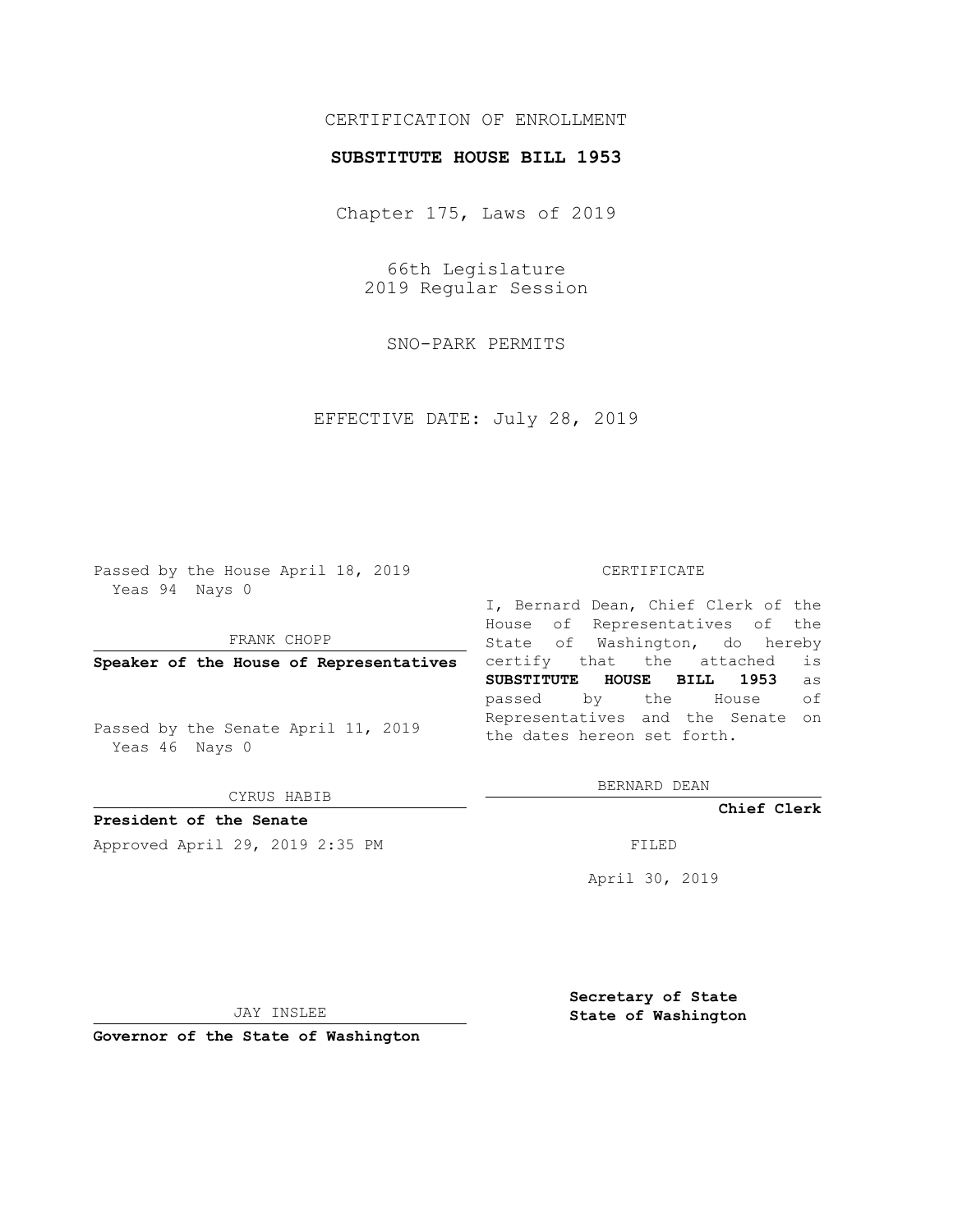### **SUBSTITUTE HOUSE BILL 1953**

AS AMENDED BY THE SENATE

Passed Legislature - 2019 Regular Session

# **State of Washington 66th Legislature 2019 Regular Session**

**By** House Housing, Community Development & Veterans (originally sponsored by Representatives Corry, Fitzgibbon, Hoff, Harris, Griffey, McCaslin, Springer, Steele, and Graham)

READ FIRST TIME 02/22/19.

1 AN ACT Relating to reducing the amount of permits required for 2 recreation at a sno-park; amending RCW 79A.80.060 and 79A.80.010; and 3 creating a new section.

4 BE IT ENACTED BY THE LEGISLATURE OF THE STATE OF WASHINGTON:

 NEW SECTION. **Sec. 1.** In 2016, the legislature directed state parks to develop options and recommendations to improve the consistency, equity, and simplicity in recreational access fee systems. This process identified the layering of park permit requirements that apply to sno-parks, and so the legislature intends to address this issue.

11 **Sec. 2.** RCW 79A.80.060 and 2011 c 320 s 7 are each amended to 12 read as follows:

13 The discover pass or the day-use permit are not required, for 14 persons who have a valid sno-park ((seasonal)) permit issued by the 15 state parks and recreation commission, at designated sno-parks 16 between November 1st through March 31st.

17 **Sec. 3.** RCW 79A.80.010 and 2013 2nd sp.s. c 23 s 22 are each 18 amended to read as follows: